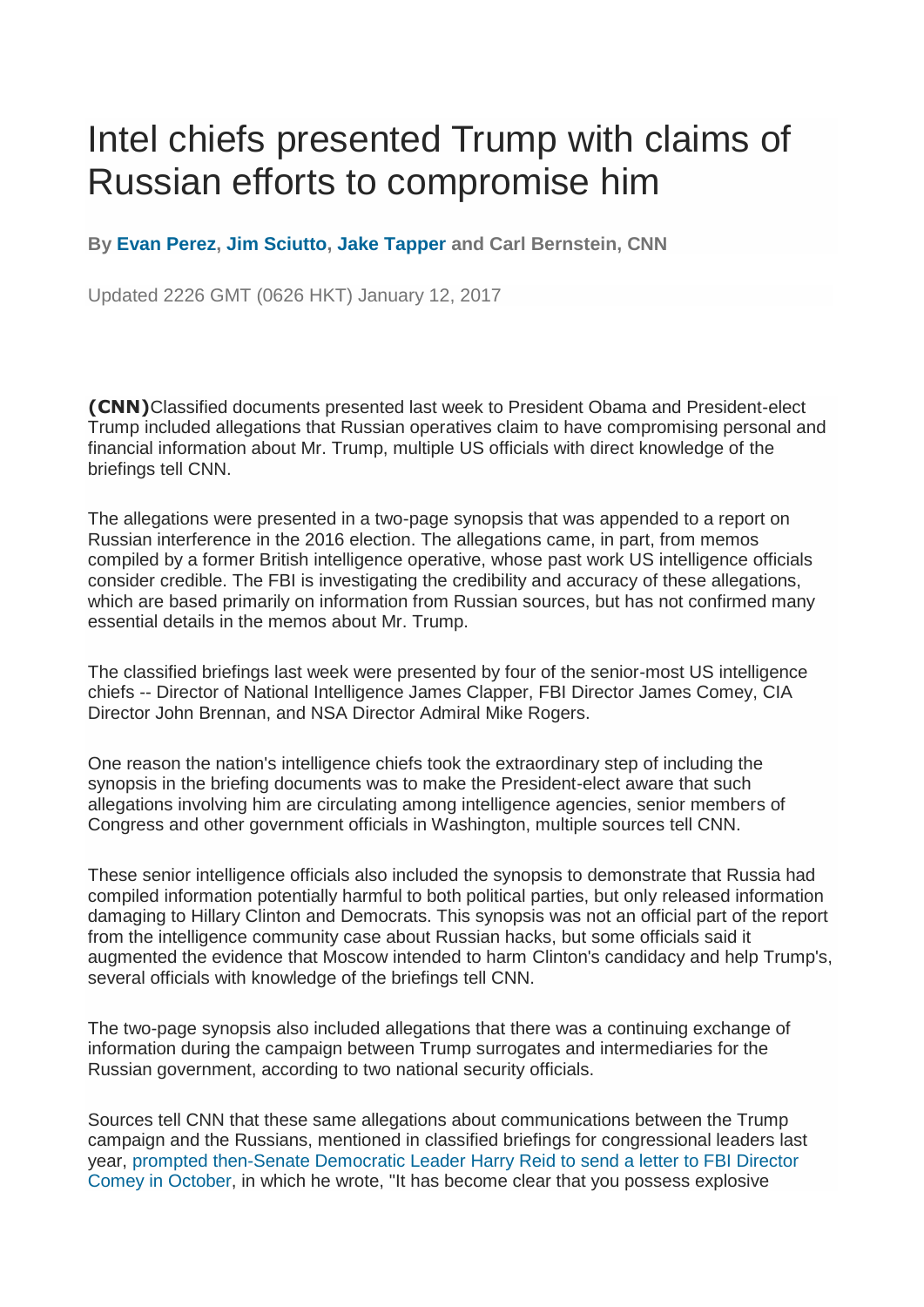information about close ties and coordination between Donald Trump, his top advisors, and the Russian government -- a foreign interest openly hostile to the United States."

CNN has confirmed that the synopsis was included in the documents that were presented to Mr. Trump but cannot confirm if it was discussed in his meeting with the intelligence chiefs.

The Trump transition team declined repeated requests for comment.



Conway reacts to intel claims on Russia 05:22

Appearing on Late Night with Seth Meyers, Kellyanne Conway, a senior Trump adviser, dismissed the memos, as unverified and untrue.

CNN has reviewed a 35-page compilation of the memos, from which the two-page synopsis was drawn. The memos have [since been published by Buzzfeed.](http://money.cnn.com/2017/01/10/media/buzzfeed-trump-report/) The memos originated as opposition research, first commissioned by anti-Trump Republicans, and later by Democrats. At this point, CNN is not reporting on details of the memos, as it has not independently corroborated the specific allegations. But, in preparing this story, CNN has spoken to multiple high ranking intelligence, administration, congressional and law enforcement officials, as well as foreign officials and others in the private sector with direct knowledge of the memos.

## [Russia denies having "Kompromat" on Donald Tump](http://www.cnn.com/2017/01/11/politics/russia-rejects-trump-allegations/index.html)

Some of the memos were circulating as far back as last summer. What has changed since then is that US intelligence agencies have now checked out the former British intelligence operative and his vast network throughout Europe and find him and his sources to be credible enough to include some of the information in the presentations to the President and Presidentelect a few days ago.

On the same day that the President-elect was briefed by the intelligence community, the top four Congressional leaders, and chairmen and ranking members of the House and Senate intelligence committees -- the so-called "Gang of Eight" -- were also provided a summary of the memos regarding Mr. Trump, according to law enforcement, intelligence and administration sources.

The two-page summary was written without the detailed specifics and information about sources and methods included in the memos by the former British intelligence official. That said, the synopsis was considered so sensitive it was not included in the classified report about Russian hacking that was more widely distributed, but rather in an annex only shared at